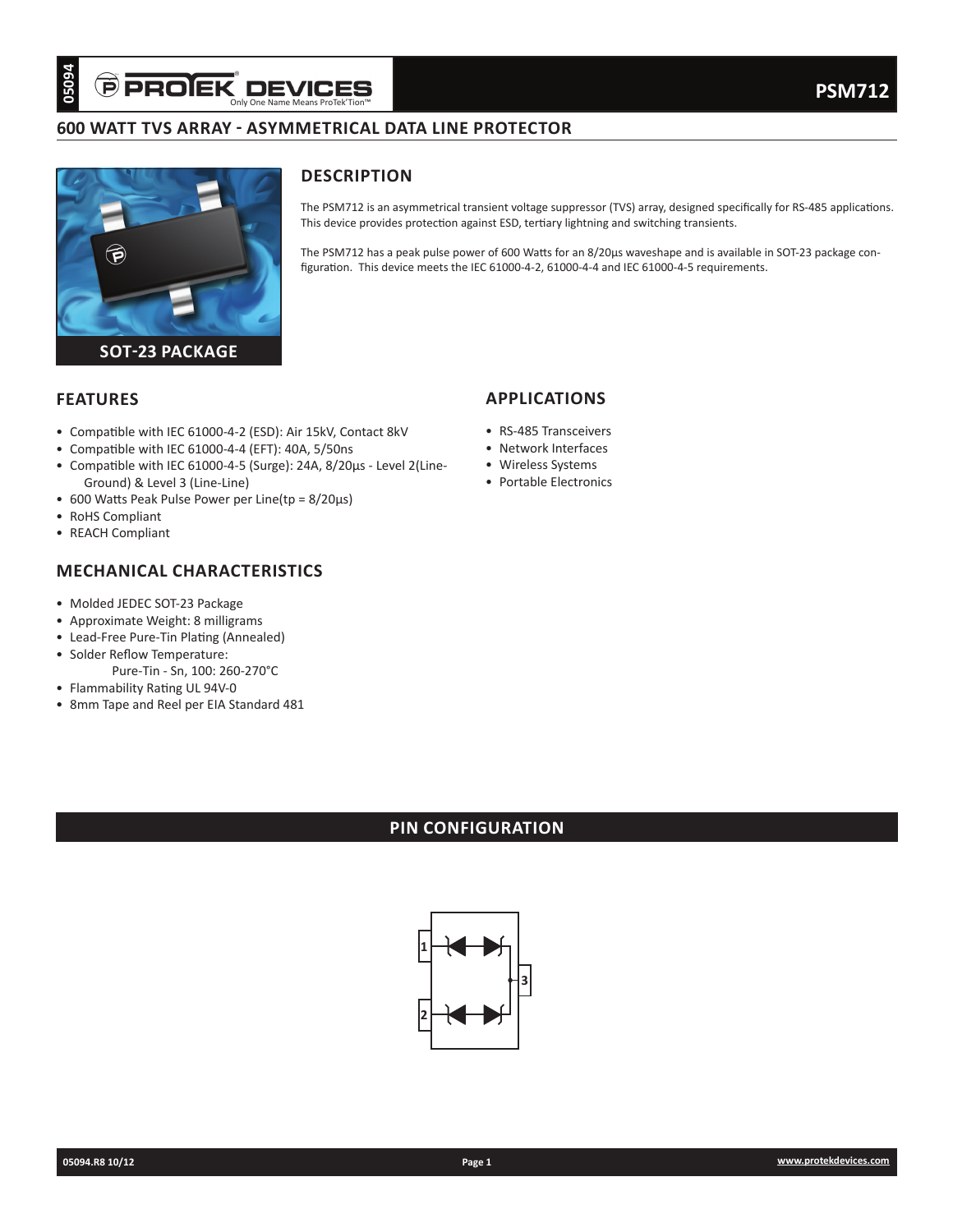# **TYPICAL DEVICE CHARACTERISTICS**

| MAXIMUM RATINGS @ 25°C Unless Otherwise Specified    |                |                |              |  |  |  |  |  |
|------------------------------------------------------|----------------|----------------|--------------|--|--|--|--|--|
| <b>PARAMETER</b>                                     | <b>SYMBOL</b>  | <b>VALUE</b>   | <b>UNITS</b> |  |  |  |  |  |
| Peak Pulse Power ( $tp = 8/20\mu s$ ) - See Figure 1 | P<br><b>PP</b> | 600            | Watts        |  |  |  |  |  |
| <b>Operating Temperature</b>                         |                | $-55$ to $150$ | $\sim$       |  |  |  |  |  |
| Storage Temperature                                  | ' STG          | $-55$ to 150   | $\sim$       |  |  |  |  |  |

| Peak Pulse Power (tp = 8/20µs) - See Figure 1<br><b>Operating Temperature</b><br>Storage Temperature<br><b>DEVICE</b><br><b>MARKING</b> | <b>PARAMETER</b>                                      | MAXIMUM RATINGS @ 25°C Unless Otherwise Specified                                | <b>SYMBOL</b><br>$\mathsf{P}_{\mathsf{pp}}$<br>$\mathsf{T}_{\mathsf{L}}$<br>$\mathsf{T}_{\mathsf{STG}}$ |                                                                 | <b>VALUE</b><br>600<br>-55 to 150                  | <b>UNITS</b><br>Watts<br>$^{\circ}{\rm C}$        |
|-----------------------------------------------------------------------------------------------------------------------------------------|-------------------------------------------------------|----------------------------------------------------------------------------------|---------------------------------------------------------------------------------------------------------|-----------------------------------------------------------------|----------------------------------------------------|---------------------------------------------------|
|                                                                                                                                         |                                                       |                                                                                  |                                                                                                         |                                                                 |                                                    |                                                   |
|                                                                                                                                         |                                                       |                                                                                  |                                                                                                         |                                                                 |                                                    |                                                   |
|                                                                                                                                         |                                                       |                                                                                  |                                                                                                         |                                                                 |                                                    |                                                   |
|                                                                                                                                         |                                                       |                                                                                  |                                                                                                         |                                                                 |                                                    |                                                   |
|                                                                                                                                         |                                                       |                                                                                  |                                                                                                         |                                                                 | -55 to 150                                         | $^{\circ}$ C                                      |
|                                                                                                                                         |                                                       |                                                                                  |                                                                                                         |                                                                 |                                                    |                                                   |
|                                                                                                                                         |                                                       | ELECTRICAL CHARACTERISTICS PER LINE @ 25°C Unless Otherwise Specified            |                                                                                                         |                                                                 |                                                    |                                                   |
|                                                                                                                                         | <b>RATED</b><br><b>STAND-OFF</b><br><b>VOLTAGE</b>    | <b>MINIMUM</b><br><b>BREAKDOWN</b><br><b>VOLTAGE</b><br>@ 1mA                    | <b>MAXIMUM</b><br><b>CLAMPING</b><br><b>VOLTAGE</b><br>(Fig. 2)                                         | <b>MAXIMUM</b><br><b>CLAMPING</b><br><b>VOLTAGE</b><br>(Fig. 2) | <b>MAXIMUM</b><br><b>LEAKAGE</b><br><b>CURRENT</b> | <b>TYPICAL</b><br><b>CAPACITANCE</b><br>@0V, 1MHz |
|                                                                                                                                         | $V_{WM}$                                              | $V_{\text{\tiny{(BR)}}}$ VOLTS                                                   | $@I_p = 1A$<br>$V_c$                                                                                    | @ 8/20μs                                                        | $@V_{_{WM}}$<br>$\mathsf{I}_{\mathsf{D}}$          | C                                                 |
|                                                                                                                                         | <b>VOLTS</b>                                          |                                                                                  | <b>VOLTS</b>                                                                                            | $V_{c}$ $\emptyset$ $I_{_{PP}}$                                 | μA                                                 | pF                                                |
|                                                                                                                                         |                                                       |                                                                                  |                                                                                                         |                                                                 |                                                    | 75                                                |
|                                                                                                                                         |                                                       |                                                                                  |                                                                                                         |                                                                 |                                                    | 75                                                |
|                                                                                                                                         |                                                       |                                                                                  |                                                                                                         |                                                                 |                                                    |                                                   |
|                                                                                                                                         |                                                       |                                                                                  |                                                                                                         |                                                                 |                                                    |                                                   |
|                                                                                                                                         |                                                       |                                                                                  |                                                                                                         |                                                                 |                                                    |                                                   |
|                                                                                                                                         |                                                       |                                                                                  |                                                                                                         |                                                                 |                                                    |                                                   |
|                                                                                                                                         |                                                       |                                                                                  |                                                                                                         |                                                                 |                                                    |                                                   |
|                                                                                                                                         | 712<br>712<br>2. Marking code applies to same device. | 7.0<br>12.0<br>1. For 7V, pin 3 is positive. For 12V, pins 1 and 2 are positive. | 7.5<br>13.3                                                                                             | 11.0<br>19.0                                                    | 17V @ 34A<br>30V @ 30A                             | 20<br>$\mathbf{1}$                                |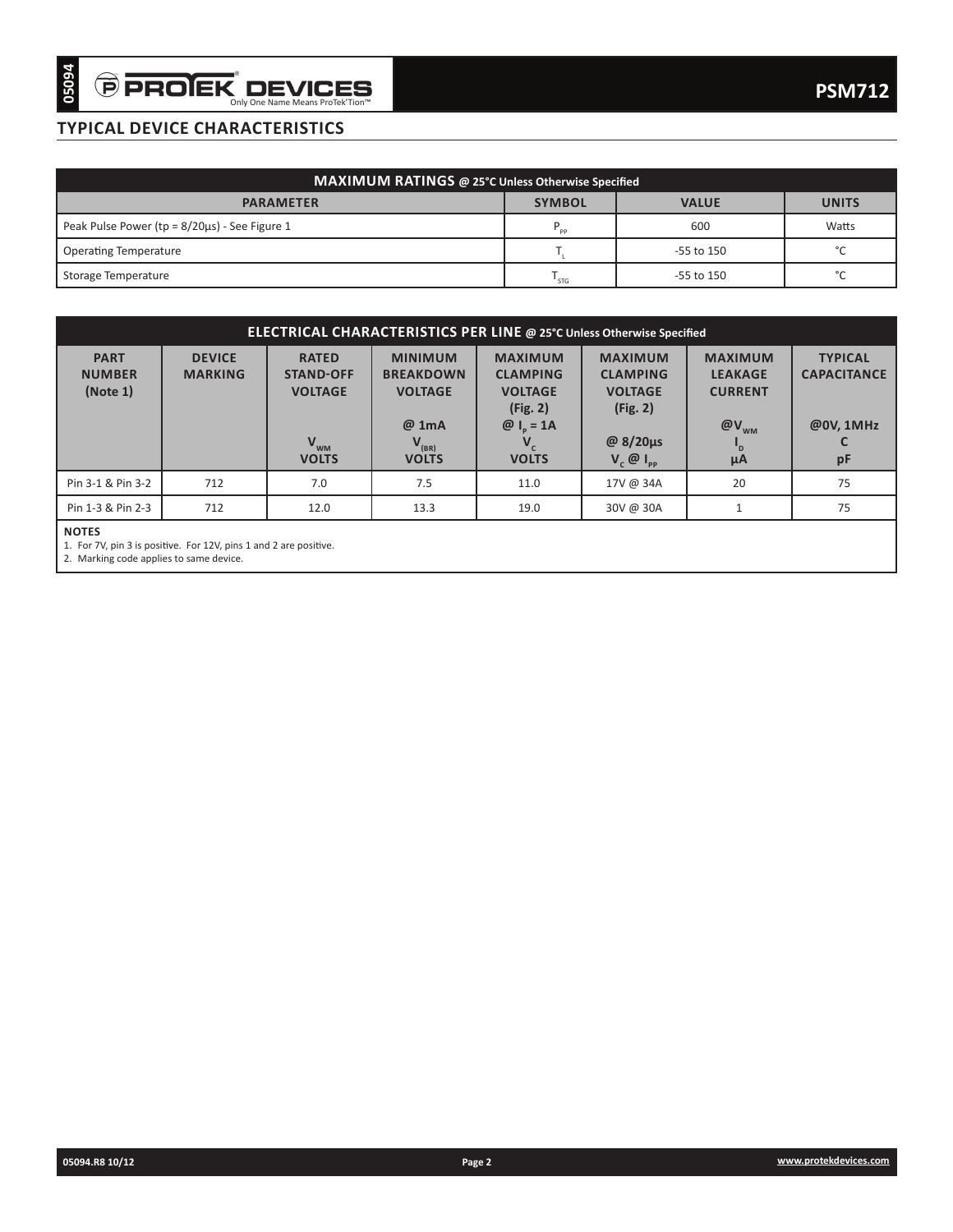## **TYPICAL DEVICE CHARACTERISTICS**



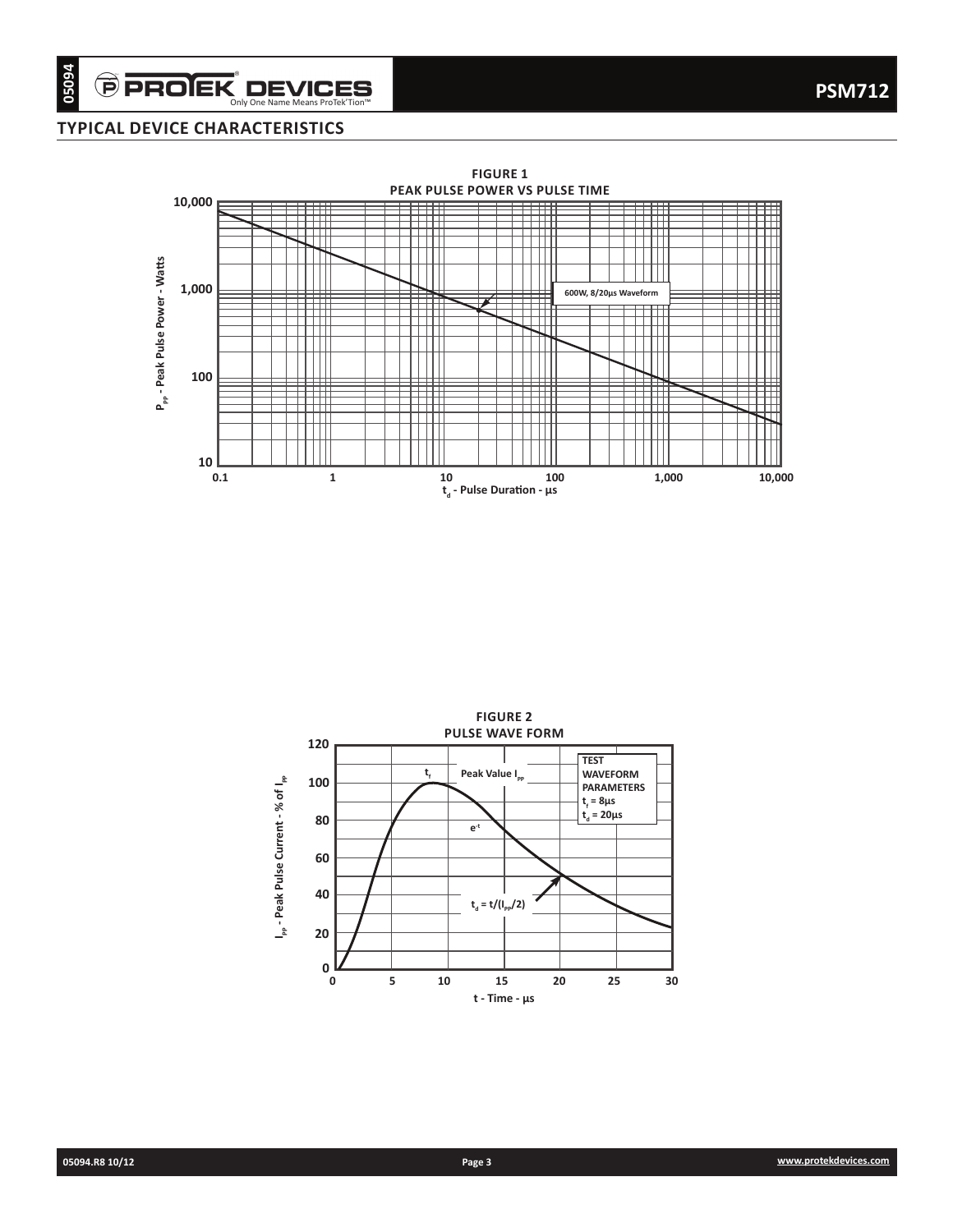# Only One Name Means ProTek'Tion™

## **SPICE MODEL**



ABD - Avalanche Breakdown Diode (TVS) Lg - Lead Inductance

| <b>PICE MODEL</b>  |                                 |                                                               |                                         |              |          |
|--------------------|---------------------------------|---------------------------------------------------------------|-----------------------------------------|--------------|----------|
|                    |                                 | <b>FIGURE 1</b><br><b>SPICE MODEL</b>                         |                                         |              |          |
|                    |                                 |                                                               |                                         |              |          |
|                    |                                 | ABD <sup>'</sup><br>12                                        | <b>ABD</b><br>12                        |              |          |
|                    |                                 |                                                               |                                         |              |          |
|                    |                                 |                                                               |                                         |              |          |
|                    |                                 | <b>ABD</b><br>3                                               | <b>ABD</b><br>7                         |              |          |
|                    |                                 | Lg                                                            |                                         |              |          |
|                    |                                 |                                                               | 0.6nH                                   |              |          |
|                    |                                 |                                                               |                                         |              |          |
|                    |                                 |                                                               |                                         |              |          |
|                    |                                 | ABD - Avalanche Breakdown Diode (TVS)<br>Lg - Lead Inductance |                                         |              |          |
|                    |                                 |                                                               |                                         |              |          |
|                    |                                 |                                                               |                                         |              |          |
|                    | <b>PARAMETER</b>                | <b>TABLE 1 - SPICE PARAMETERS</b><br><b>UNIT</b>              | ABD(TVS)                                |              |          |
|                    |                                 |                                                               |                                         |              |          |
|                    | <b>BV</b><br><b>IBV</b>         | $\mathsf V$<br>μA                                             | See Table 2<br>See Table 2              |              |          |
|                    | $C_{j_0}$                       | pF                                                            | See Table 2                             |              |          |
|                    | $\mathsf{I}_{\mathsf{S}}$       | $\boldsymbol{\mathsf{A}}$                                     | See Table 2                             |              |          |
|                    | Vj                              | $\mathsf{V}$                                                  | $0.6\,$                                 |              |          |
|                    | ${\sf M}$                       | $\bar{\phantom{a}}$                                           | 0.33                                    |              |          |
|                    | N                               | $\bar{\phantom{a}}$                                           | $\mathbf 1$                             |              |          |
|                    | $\mathsf{R}_{\mathsf{s}}$<br>TT | Ohms<br>$\sf S$                                               | See Table 2<br>$1E-8$                   |              |          |
|                    | $\mathsf{E}\mathsf{G}$          | $\mathsf{e}\mathsf{V}$                                        | $1.11\,$                                |              |          |
|                    |                                 |                                                               |                                         |              |          |
|                    |                                 |                                                               | TABLE 2 - ABD SPECIFIC SPICE PARAMETERS |              |          |
|                    |                                 |                                                               |                                         | $I_S$ (AMPS) | Rs(OHMS) |
| <b>PART NUMBER</b> |                                 |                                                               |                                         |              |          |
| PSM712 - 7V        | $B_{v}$ (VOLTS)<br>$7.5\,$      | $IBV(\mu A)$<br>$20\,$                                        | $C_{i0}(pF)$<br>146                     | $1E-11$      | 0.28     |

| <b>TABLE 2 - ABD SPECIFIC SPICE PARAMETERS</b>                                                                                       |      |    |     |         |      |  |  |  |
|--------------------------------------------------------------------------------------------------------------------------------------|------|----|-----|---------|------|--|--|--|
| <b>B</b> <sub>J</sub> (VOLTS)<br>IBV(uA)<br>. (AMPS)<br>RS(OHMS)<br><b>PART NUMBER</b><br>$\mathsf{C}_{_{\mathsf{io}}}(\mathsf{pF})$ |      |    |     |         |      |  |  |  |
| PSM712 - 7V                                                                                                                          | 7.5  | 20 | 146 | $1E-11$ | 0.28 |  |  |  |
| PSM712 - 12V                                                                                                                         | 13.3 |    | 123 | $1E-13$ | 0.40 |  |  |  |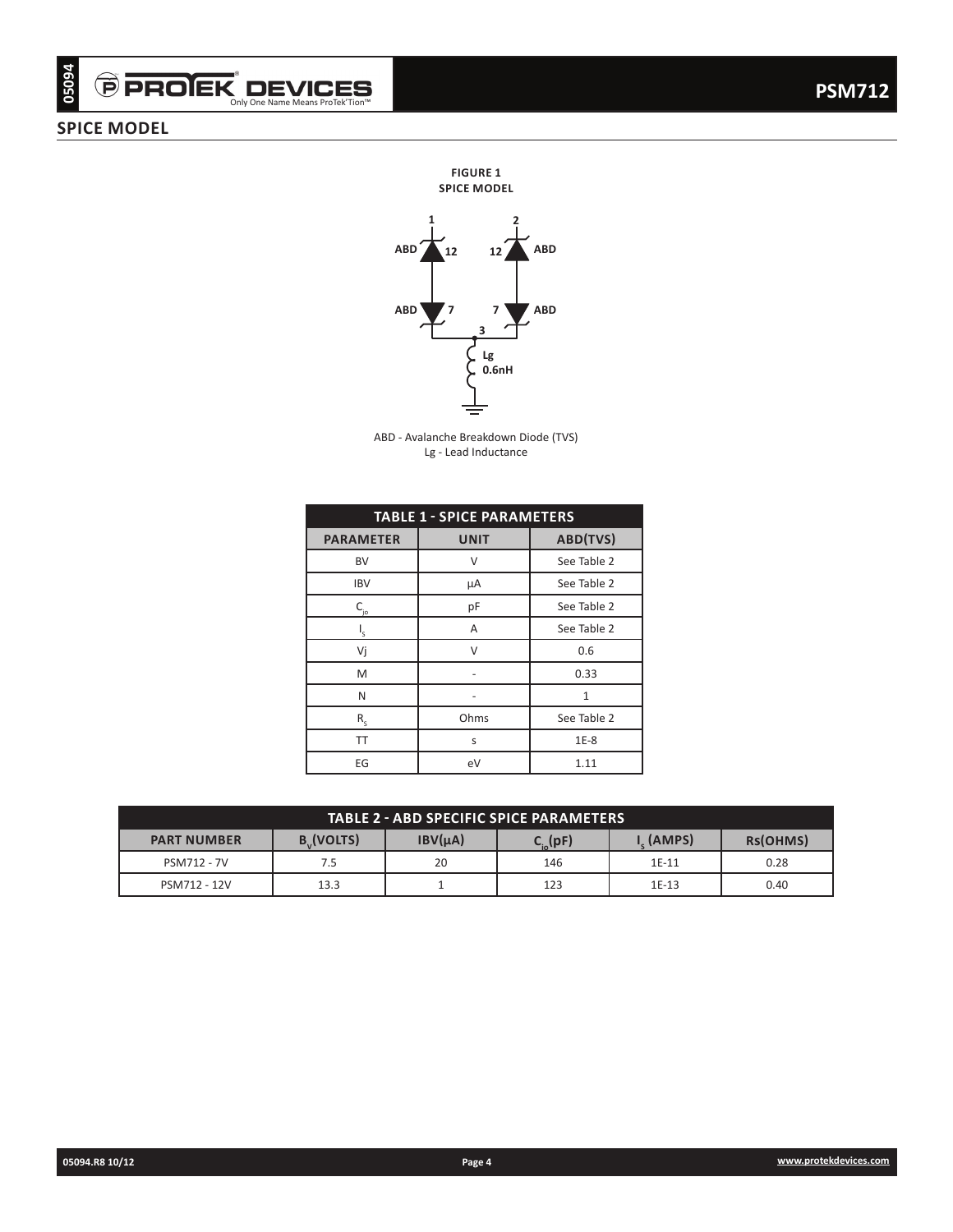## **SOT-23 PACKAGE INFORMATION**

| 05094        | Ô                                 |                           | <b>PROJEK DEVICES</b><br>Only One Name Means ProTek'Tion™ |                | <b>PSM712</b>                                   |
|--------------|-----------------------------------|---------------------------|-----------------------------------------------------------|----------------|-------------------------------------------------|
|              |                                   |                           | <b>SOT-23 PACKAGE INFORMATION</b>                         |                |                                                 |
|              |                                   |                           |                                                           |                |                                                 |
|              |                                   | <b>OUTLINE DIMENSIONS</b> |                                                           |                |                                                 |
| <b>DIM</b>   |                                   | <b>MILLIMETERS</b>        |                                                           | <b>INCHES</b>  |                                                 |
|              | <b>MIN</b>                        | <b>MAX</b>                | <b>MIN</b>                                                | <b>MAX</b>     | 3                                               |
| Α            | 2.80                              | 3.04                      | 0.110                                                     | 0.120          | S<br>В                                          |
| B            | 1.20                              | 1.40                      | 0.047                                                     | 0.055          | 1                                               |
| $\mathsf C$  | 0.89                              | 1.11                      | 0.035                                                     | 0.044          | K⊣<br>┯                                         |
| D            | 0.37                              | 0.50                      | 0.015                                                     | 0.020          | $V \rightarrow$<br>G                            |
| G            | 1.78                              | 2.04                      | 0.070                                                     | 0.081          |                                                 |
| H            | 0.013                             | 0.100                     | 0.001                                                     | 0.004          |                                                 |
| J<br>К       | 0.085<br>0.45                     | 0.177<br>0.60             | 0.003<br>0.018                                            | 0.007<br>0.024 |                                                 |
| L            | 0.89                              | 1.02                      | 0.035                                                     | 0.040          | -D<br>Ĥ                                         |
| $\mathsf S$  | 2.10                              | 2.50                      | 0.083                                                     | 0.098          |                                                 |
| $\vee$       | 0.45                              | 0.60                      | 0.018                                                     | 0.024          |                                                 |
|              |                                   |                           | PAD LAYOUT DIMENSIONS                                     |                | $A \rightarrow$                                 |
|              |                                   | <b>MILLIMETERS</b>        |                                                           | <b>INCHES</b>  |                                                 |
| <b>DIM</b>   | <b>MIN</b>                        | <b>MAX</b>                | <b>MIN</b>                                                | <b>MAX</b>     | $\ddot{}$                                       |
| Α            | 0.71                              | 0.97                      | 0.028                                                     | 0.038          | C<br>В                                          |
| B            | 1.88                              | 2.13                      | 0.074                                                     | 0.084          |                                                 |
| $\mathsf C$  | 0.71                              | 0.97                      | 0.028                                                     | 0.038          | ≛<br>$^{+}$<br>$\begin{array}{c} + \end{array}$ |
| $\mathsf D$  | 0.81                              | $1.07\,$                  | 0.032                                                     | 0.042          |                                                 |
| <b>NOTES</b> | 1. Controlling dimension: inches. |                           |                                                           |                | ⊢D                                              |
|              |                                   |                           |                                                           |                |                                                 |
|              |                                   |                           |                                                           |                |                                                 |







#### **NOTES**

| <b>PAD LAYOUT DIMENSIONS</b>                      |            |                                     |            |            |  |  |  |  |  |  |
|---------------------------------------------------|------------|-------------------------------------|------------|------------|--|--|--|--|--|--|
| <b>DIM</b>                                        |            | <b>MILLIMETERS</b><br><b>INCHES</b> |            |            |  |  |  |  |  |  |
|                                                   | <b>MIN</b> | <b>MAX</b>                          | <b>MIN</b> | <b>MAX</b> |  |  |  |  |  |  |
| Α                                                 | 0.71       | 0.97                                | 0.028      | 0.038      |  |  |  |  |  |  |
| B                                                 | 1.88       | 2.13                                | 0.074      | 0.084      |  |  |  |  |  |  |
| C                                                 | 0.71       | 0.97                                | 0.028      | 0.038      |  |  |  |  |  |  |
| 1.07<br>0.032<br>0.042<br>0.81<br>D               |            |                                     |            |            |  |  |  |  |  |  |
| <b>NOTES</b><br>1. Controlling dimension: inches. |            |                                     |            |            |  |  |  |  |  |  |

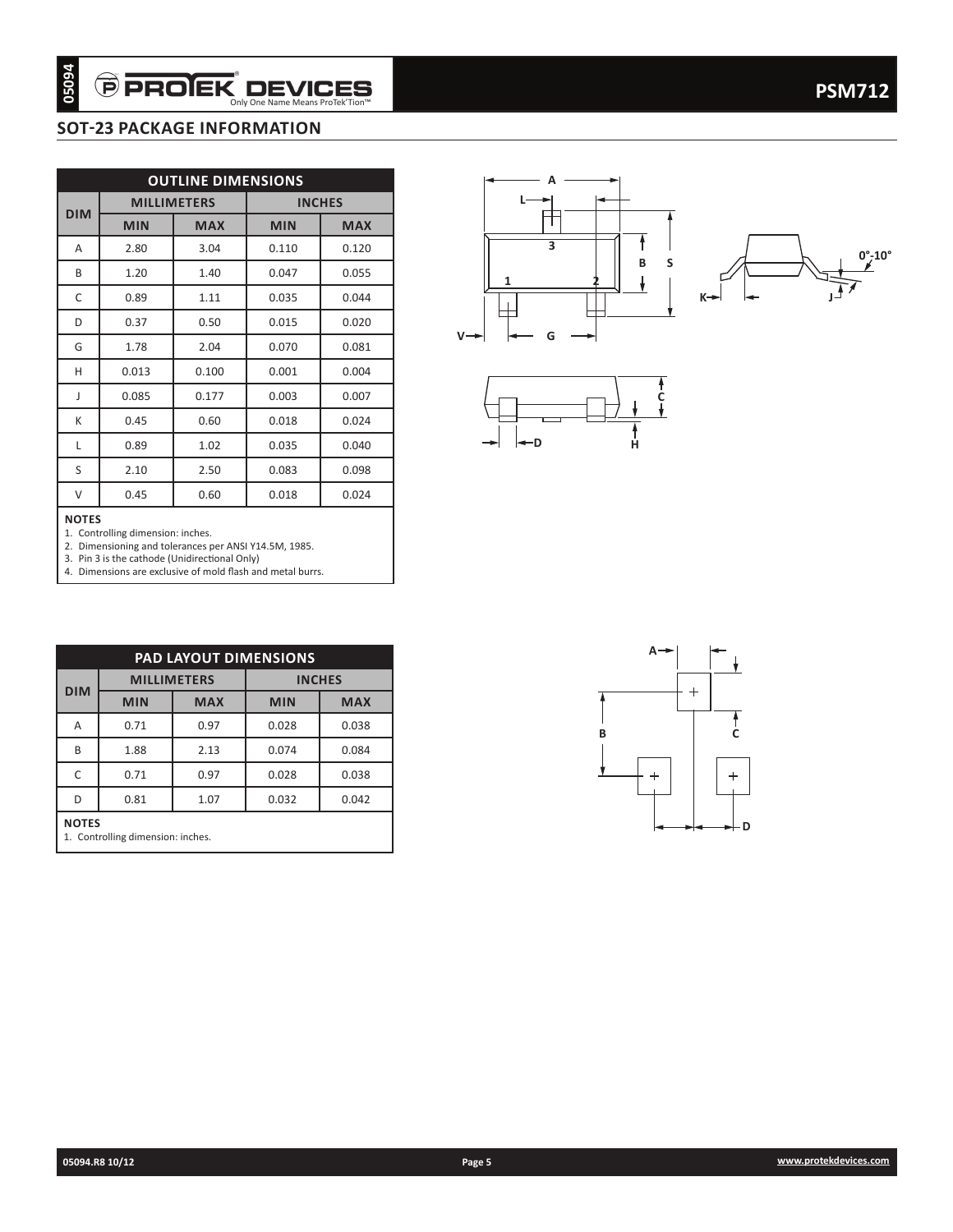## **TAPE AND REEL**



**User Direction of Feed**

| <b>SPECIFICATIONS</b>                          |                             |                                                                                                                                                                                   |                |                |   |  |  |   |                |                |       |
|------------------------------------------------|-----------------------------|-----------------------------------------------------------------------------------------------------------------------------------------------------------------------------------|----------------|----------------|---|--|--|---|----------------|----------------|-------|
| <b>REEL DIA.</b>                               | <b>TAPE</b><br><b>WIDTH</b> | A <sub>0</sub>                                                                                                                                                                    | B <sub>0</sub> | K <sub>0</sub> | D |  |  | W | P <sub>0</sub> | P <sub>2</sub> | tmax  |
| 178mm (7")                                     | 8 <sub>mm</sub>             | $3.15 \pm 0.10$   2.77 $\pm$ 0.10   1.30 $\pm$ 0.10   1.55 $\pm$ 0.10   1.75 $\pm$ 0.10   3.50 $\pm$ 0.05   8.00 $\pm$ 0.30   4.00 $\pm$ 0.10   2.00 $\pm$ 0.05   4.00 $\pm$ 0.10 |                |                |   |  |  |   |                |                | 0.228 |
| <b>NOTES</b><br>Dimensions are in millimeters. |                             |                                                                                                                                                                                   |                |                |   |  |  |   |                |                |       |

2. Surface mount product is taped and reeled in accordance with EIA-481.

3. Suffix - T7 = 7" Reel - 3,000 pieces per 8mm tape.

4. Suffix - T13 = 13" Reel - 10,000 pieces per 8mm tape.

5. Marking on Part - marking code (see page 2) and date code.

Package outline, pad layout and tape specifications per document number 06012.R2 8/10.

| <b>ORDERING INFORMATION</b>                                |                        |                    |          |                  |                 |  |  |  |  |
|------------------------------------------------------------|------------------------|--------------------|----------|------------------|-----------------|--|--|--|--|
| <b>BASE PART NUMBER I</b>                                  | <b>LEADFREE SUFFIX</b> | <b>TAPE SUFFIX</b> | QTY/REEL | <b>REEL SIZE</b> | <b>TUBE QTY</b> |  |  |  |  |
| <b>PSM712</b>                                              | $-LF$                  | $-T7$              | 3000     | 7''              | n/a             |  |  |  |  |
| <b>PSM712</b>                                              | $-LF$                  | $-T13$             | 10,000   | 13''             | n/a             |  |  |  |  |
| This device is only available in a Lead-Free configuration |                        |                    |          |                  |                 |  |  |  |  |

This device is only available in a Lead-Free configuration.